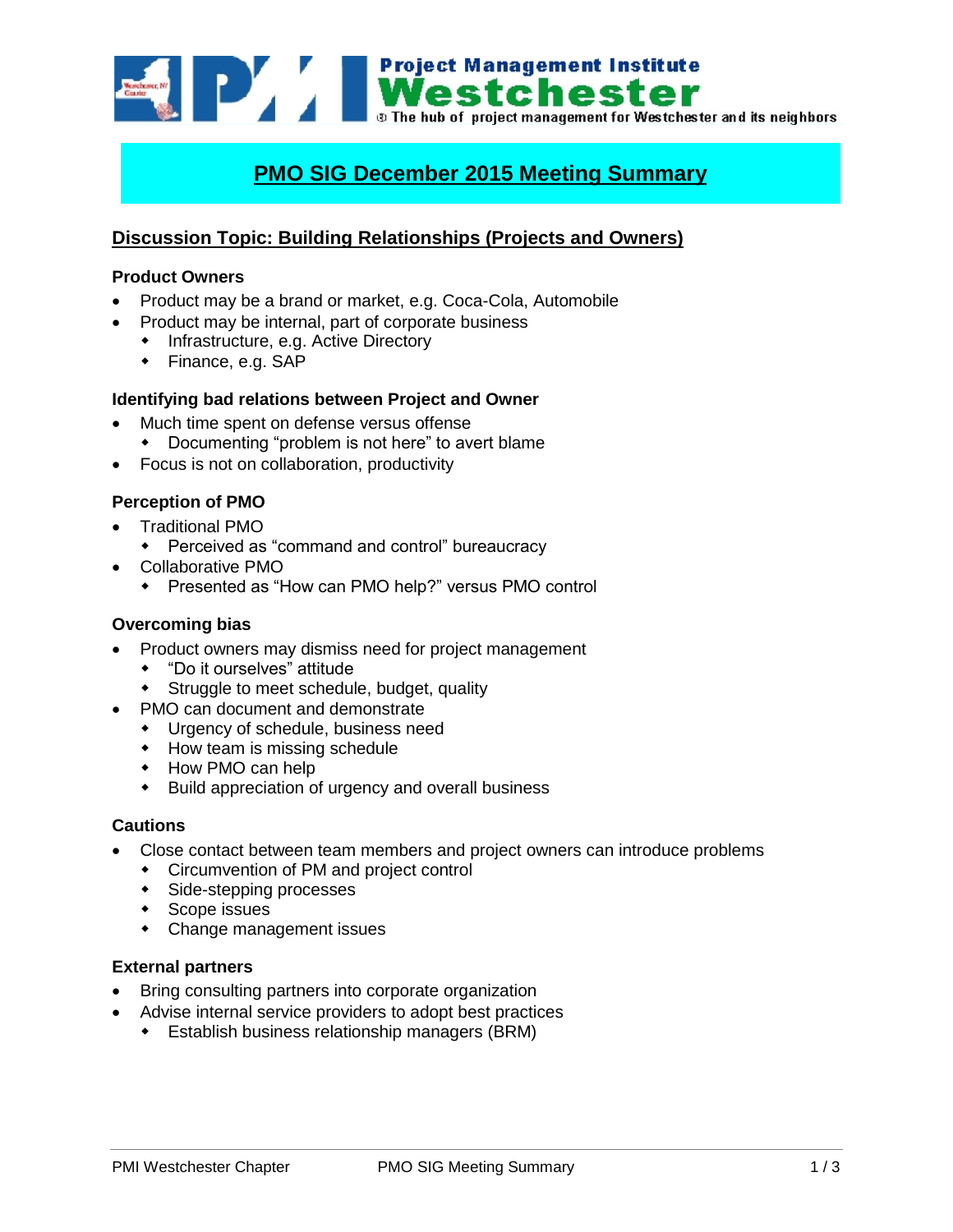

## **Cross Training**

- Cross training can improve relationships and collaboration
	- Awareness of roles
	- **Adds credibility**
- Trial period or apprenticeship, e.g. six months
	- Product manager (Owner) joins PMO
	- Mentor assigned to apprentice
	- Apprentice shadows experienced PMO member(s)

## **Fixing an immature, non-influential PMO**

- Risk to PMO success if PMO does not have influence or appreciation
- Executives work around processes, "call the shots"
	- Dealing with failures, fixing as they arise
- Loose culture spreads to other areas
- Rogue management becomes the norm
- Challenges build for PMO success
	- $\bullet$  Introduce stability to rogue environment
	- Escalate PMO function to higher executive level
	- Elevate presence of PMO
		- **Front page of corporate intranet site, versus buried on sub-page**
- Authority as a means of control
	- Limit decision making authority from management levels
- PMO needs to be nimble to meet needs of rogues without being perceived as a deterrent
- Establishing or revamping PMO
	- Charter from executives to (re)implement PMO in six months
	- PMO can be created, but takes longer to really become effective
		- In large global organization 5 years for PMO to fully replace rogue management
	- Large PMO Organization
		- Sub functions within PMO aligned to business areas, e.g. IT, Sales, Finance
		- **SMEs grouped to serve each business function**
		- One overall PMO keeps everything standard
- Metrics to prove value of PMO
	- Fewer projects written off
	- Higher success rate for projects

#### **Stakeholder engagement**

- Need demonstrated by PMs following PMO processes, but projects not succeeding
- Sponsors deny process was followed, project failure blamed on process
- Solution is to get sponsors and stakeholders engaged
	- Stakeholders included at Project stage gates, approval to proceed from sponsors

## **Financial reporting**

- Financial reporting can be means to promote Owner collaboration with PMO
	- Track and report all projects
	- Failing or slipping projects start showing up as "blips" on reports and dashboards
- Accountability builds engagement
	- Reporting puts blips "on the radar", versus buried
	- Owners of blips need to take action, engage with project